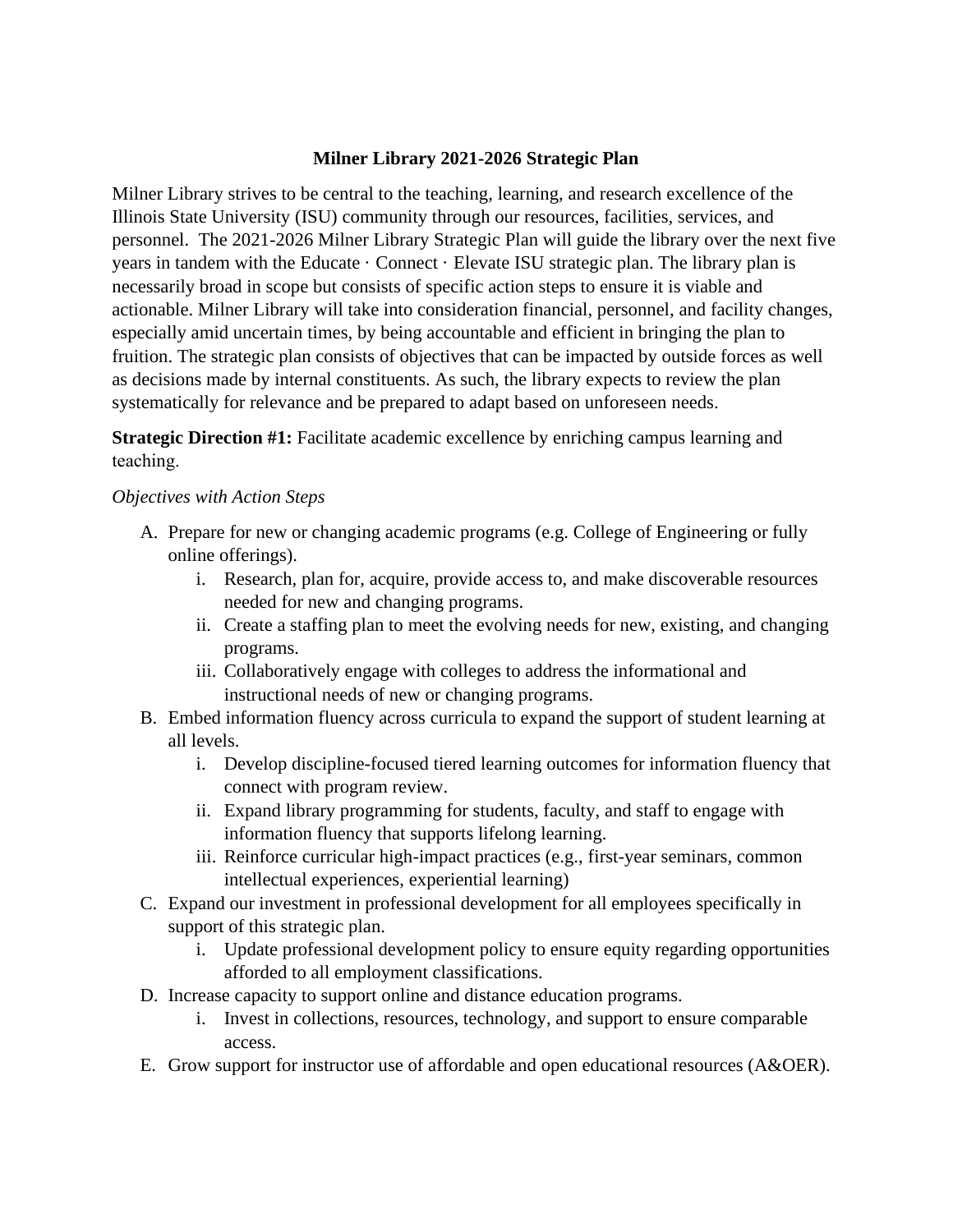- i. Maximize textbook affordability through promotion of open educational resources and library materials (e-books, databases) and services (e-reserves).
- ii. Investigate possibility of incentive program for faculty to adopt, adapt, and author OERs.
- iii. Establish library working group dedicated to advancing campus awareness and use of A&OER resources

**Strategic Direction #2:** Create a more diverse, equitable, and inclusive library system that welcomes all members of the campus community.

- A. Promote, proactively fund, and strongly encourage opportunities for all Milner employees to continually develop and build on their engagement with Diversity, Equity, and Inclusion (DEI) topics.
	- i. Integrate DEI into Milner's Department Faculty Status Committee (DFSC) criteria to be part of promotion and tenure process.
	- ii. Develop strategies to remove barriers and increase participation by all library staff in DEI learning opportunities.
- B. Deconstruct systems in the Milner Library culture that result in unequitable practices and rebuild an environment that encourages DEI for marginalized communities.
	- i. Create and publicize DEI plan(s) for Milner Library.
	- ii. Review and update library policies as related to patron interaction.
	- iii. Support the continued development of the Milner Inclusion, Diversity, Equity, and Access (IDEA) Committee.
- C. Ensure DEI requirements are integrated in recruitment, hiring and retention processes.
	- i. Update recommended hiring procedures for search committees to follow that will help attract diverse candidate pools and increase recruitment of employees from marginalized communities.
	- ii. Strive to retain employees from marginalized communities by creating a responsive library environment.
	- iii. Provide a support framework for new hires to integrate into the community and find resources they need to thrive.
- D. Implement collection development strategies that value DEI.
	- i. Provide DEI training to subject librarians in the review, acquisition, and disposition of resources.
	- ii. Review collections across subject areas to enhance inclusivity of content.
	- iii. Highlight and seek out underrepresented voices in cultural heritage and primary source materials as well as alternative formats.
	- iv. Continue updating Milner's cataloging procedures to ensure voices of underrepresented communities are accessible and identifiable.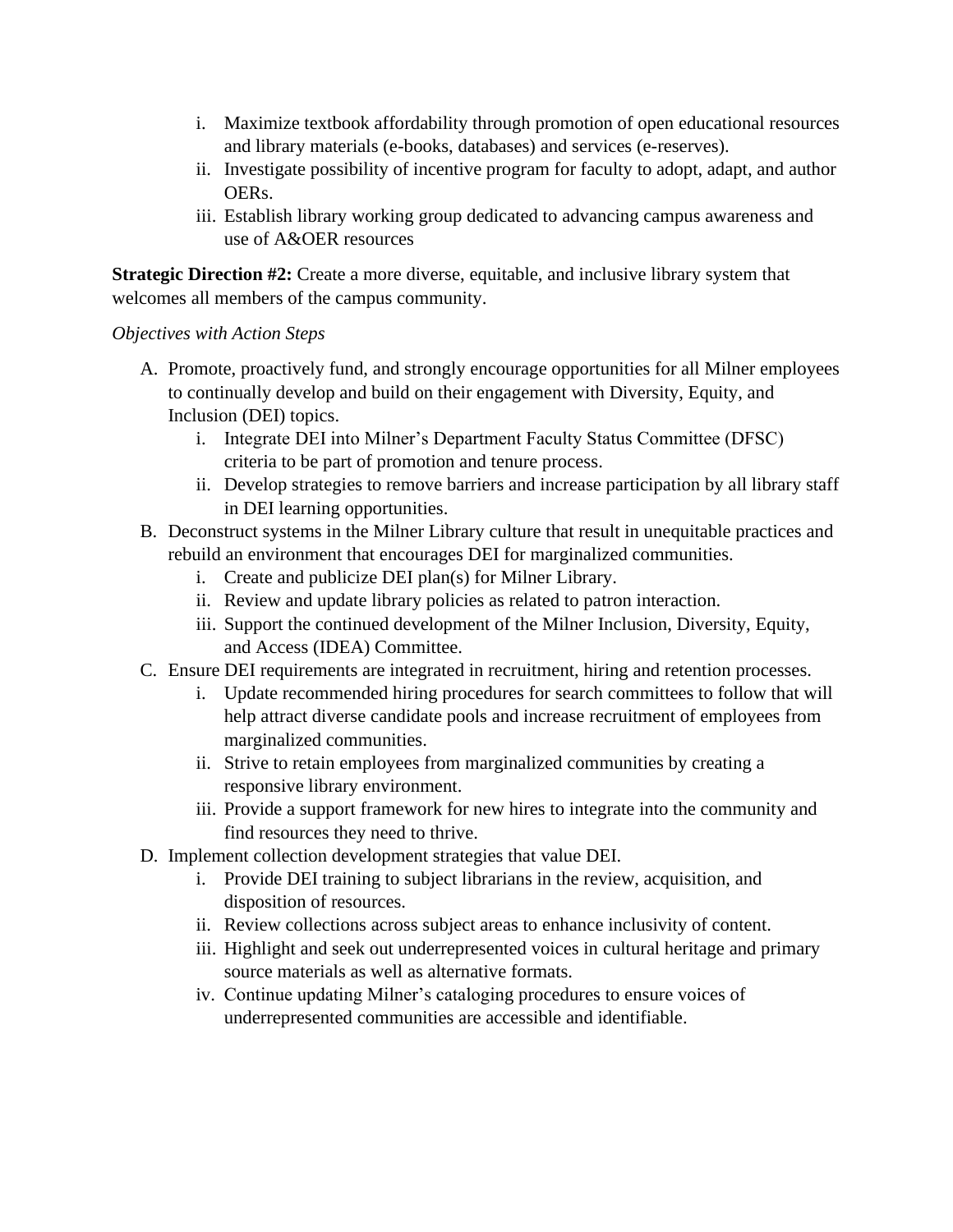**Strategic Directions #3:** Enhance physical and virtual environments for research, teaching, and innovation.

## *Objectives with Action Steps*

- A. Work with campus to foster spaces for collaborative research, teaching, innovation, and other learning activities.
	- i. Begin developing spaces for Priority Goals #1 (e.g. Academic Success Center), #1.5 (e.g. International Student Salon), and #2 (e.g. Digital Scholarship Center) in the Milner Library Master Plan in consultation with campus partners.
	- ii. Create an implementation strategy with campus partners for integrating a faculty success center into Milner.
	- iii. Improve collection and educational spaces for Special Collections.
	- iv. Advance new/improved collection and educational spaces for Archives.
- B. Increase private financial support.
	- i. Foster and implement advancement goals that connect to ISU Master Plan, Milner Master Plan, and Capital Budget Request List.
- C. Improve accessibility and user experience in both physical and virtual spaces.
	- i. Continue to investigate and expand efforts to ensure a comprehensive user-centric experience informed by universal design for spaces, services, and environments.
	- ii. Identify new opportunities to ensure accessibility of Milner resources, materials, and physical spaces.
- D. Create a formal plan with other colleges that establishes Milner as the central resource for broad-use technology for all students.
	- i. Initiate and lead discussions with campus partners about Milner Library investing in and serving as the central resource for broad technology access.
	- ii. Identify trends in campus technology needs and tap existing technology specializations to inform and grow Milner's needed and desired technologies.
- E. Maintain and enhance physical spaces for the well-being of collections and staff.
	- i. Review and regularly update disaster plans.
	- ii. Continue to foster the relationship with Environmental Health and Safety to address impending vulnerabilities in environment.
	- iii. Finance education on disaster planning.

**Strategic Direction #4:** Enhance strategic partnerships to increase engagement with campus and the community.

- A. Establish a plan to identify areas and develop priorities for creating, growing, or reinvesting in collaborations with campus partners.
	- i. Partner with Center for Civic Engagement to create service-learning opportunities.
	- ii. Foster relationships built on reciprocity to connect with the University and library's expanding DEI efforts.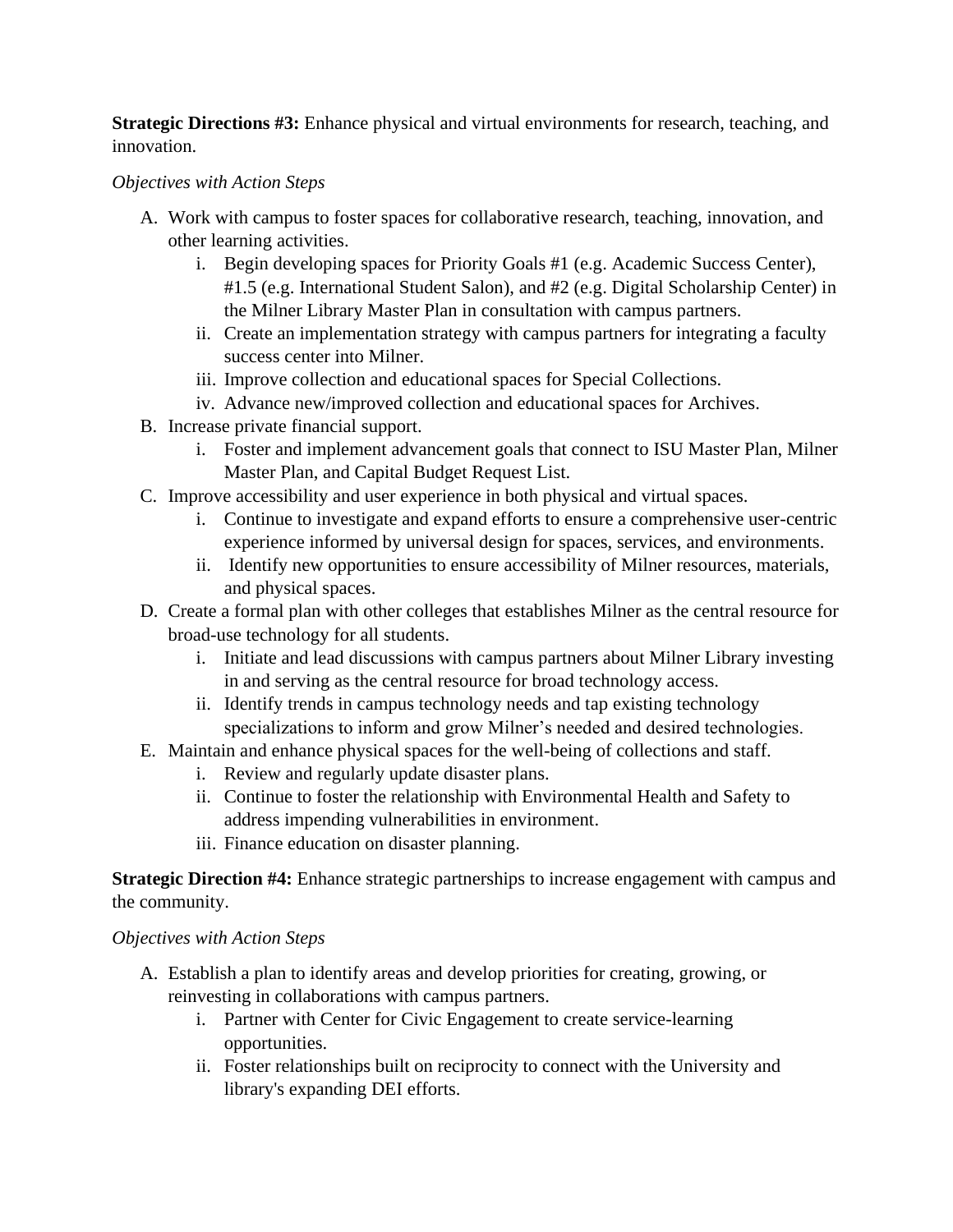- iii. Collaborate with campus and community partners on exhibits and other programming.
- B. Communicate proactively and consistently internally and externally about library services and collaborative efforts across campus.
	- i. Collaborate across library departments to support new and evolving initiatives.
	- ii. Promote and provide outreach to cultural heritage collections and services to foster engagement with primary sources and the historical record.
- C. Increase the library's role in recruitment and pre-entry for students.
	- i. Partner with Admissions to offer Milner support for the recruitment process.
	- ii. Pursue and create official partnerships with every college's advisor office and general advisors for incoming students.

**Strategic Direction #5:** Promote student success via engagement, programming, resources, and support services through a holistic lens.

- A. Invest in student success by providing experiences to prepare students for their professional lives.
	- i. Provide paid internships or work-study opportunities in Milner for student engagement and learning experiences.
	- ii. Cultivate and mentor members of Milner's student workforce who wish to explore a career in libraries.
- B. Develop processes and partnerships to reach students who need enhanced academic support to ensure success and retention.
	- i. Partner with University College, Student Affairs, and Advising to support and grow Milner's involvement in student retention.
	- ii. Share library data with campus partners via a Student Success Dashboard to identify and engage with students.
	- iii. Engage in more proactive librarianship practices to support student success.
- C. Identify opportunities to gain student feedback and raise awareness about how library services can contribute to positive outcomes.
	- i. Develop a library definition of student success to articulate and distinguish the library's role in supporting students.
	- ii. Identify key indicator data on how students engage with the library that impacts student success.
- D. Create opportunities to enhance holistic student experience in the library.
	- i. Make the library a hub for programming and activities that appeal to students.
	- ii. Ensure broad access to technologies that enable creation, visualization, and manipulation of digital information.
	- iii. Support and grow students' knowledge of global cultures and cross-cultural competencies via programming and services.